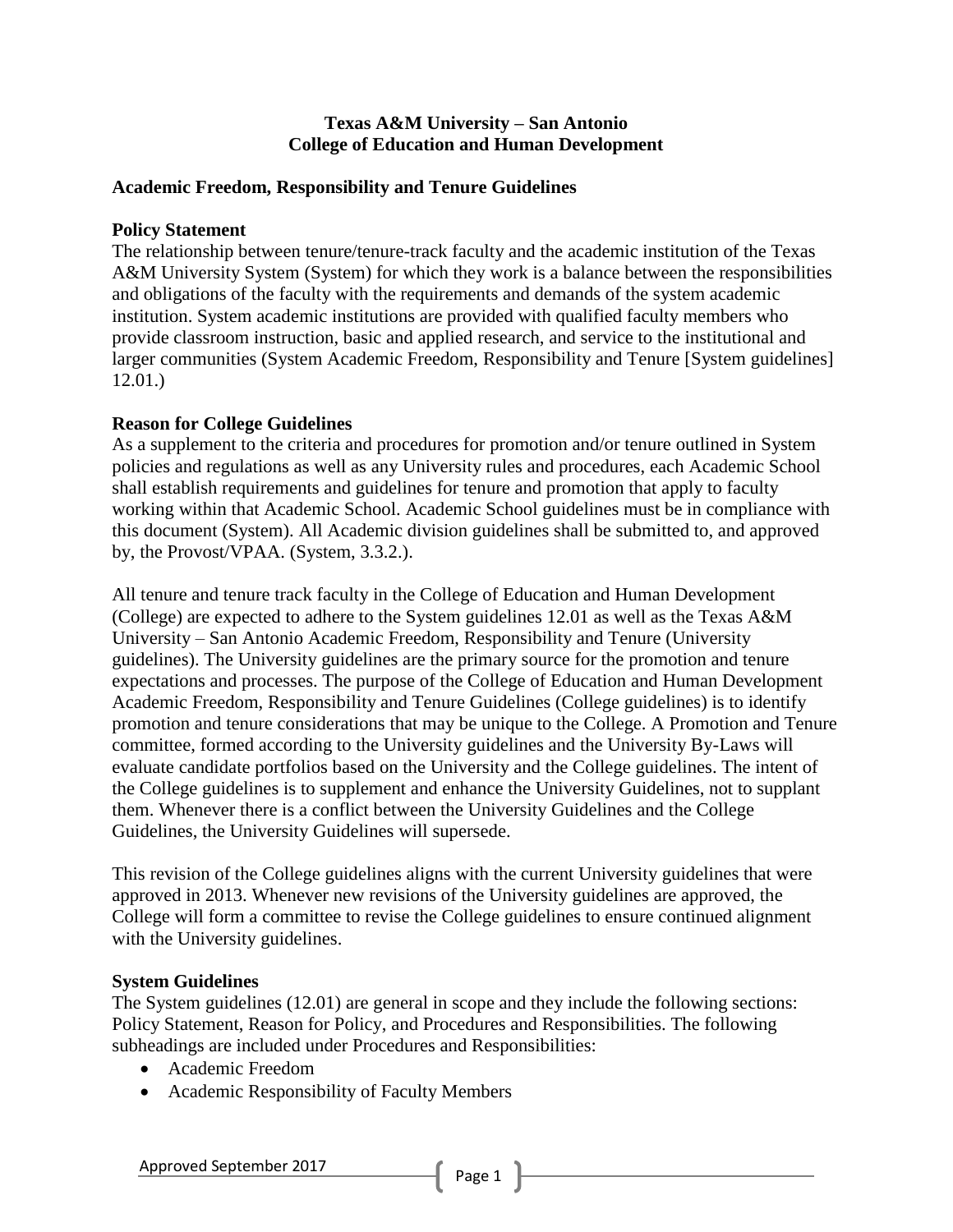- Written Terms of Employment
- Tenure Policy
- Administrative leave
- Faculty Dismissals for Cause
- Non-Renewal of Non-Tenured Tenure Faculty at End of Term Contract
- Dismissal for Cause Hearings
- Tenure, Financial exigency, and Termination or Reduction of Programs

# **University Guidelines**

The University guidelines (12.01.99.00.01) are more specific in nature and will be applied when candidates are evaluated for promotion and/or tenure. They include the following sections: Procedure Statement, Reason for Procedure, and Official Rule and Responsibilities which includes the subheadings of:

- Academic Freedom
- Academic Responsibility of Faculty Members
- Tenure and Promotion
- Annual Performance Review
- Administrative Leave
- Faculty Dismissal for Cause
- Non-Renewal of Non-Tenured and Tenure Track Faculty at the End of Appointment
- Dismissal for Cause Hearing
- Tenure, Financial Exigency, and Phasing out of Program

# **Tenure and Promotion**

Tenure track faculty seeking promotion are expected to refer to the University guidelines: The Eligibility and Guidelines for Tenure (3.1.) and Written Terms of Faculty Employment (3.2).

# **Official Rules and Responsibilities**

- Academic Freedom Academic Freedom is outlined in System Policy 12.01 Academic Freedom, Responsibilities and Tenure, Section 1.
- Academic Responsibility of Faculty Members Academic Responsibility of Faculty Members is outlines in System Policy 12. 01 Academic Freedom, Responsibilities and Tenure, Section 2.
- Tenure and Promotion Evaluation Criteria

# **Promotion from Assistant Professor to Associate Professor**

Tenure and tenure track faculty will be evaluated by the tenure and promotion evaluation criteria (3.3. 3.6.1.) that appears in the University guidelines. Minimum guidelines for promotion to Associate Professor are as follows (University guidelines, 3.6.1.2.)

- A high level of accomplishment as compared to the contributions of contemporaries in the field with regard to university mission, resources, and responsibilities
- Evidence indicating a commitment to maintaining the level of competence in teaching, service and scholarly or creative activity expected of a tenured faculty member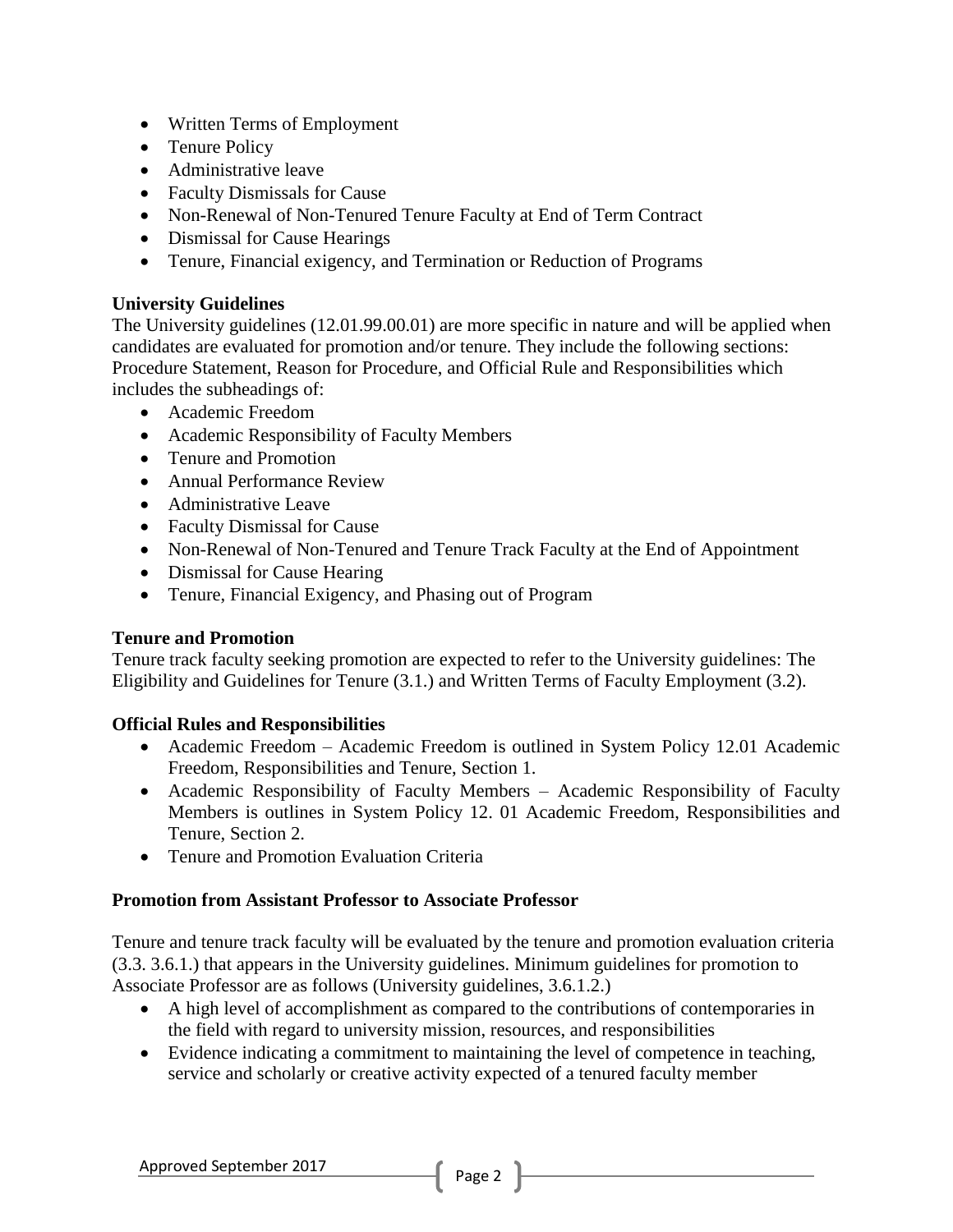Evidence of scholarship in the years prior to promotion, including peer-reviewed publications and/or creative activity in the faculty member's discipline

# **Teaching**

At the College of Education and Human Development, teaching is at the core of our professional identities. In order to nurture future educators, tenured and tenure track faculty must demonstrate exceptional teaching abilities for our students.

Effective teaching is a minimum expectation for the granting of tenure and promotion, and no recommendation for tenure or promotion should be made when effectiveness of teaching is in doubt. Evaluation of teaching effectiveness should be as comprehensive as possible. The process must include information from a variety of sources including systematic assessment of student feedback and input from peers and the Dean (University guidelines 3.3.1.1.)

The concept of teaching as understood for the purpose of assessing a candidate's performance is construed broadly and embraces both traditional classroom instruction and more diverse methods and settings. For example, while Student Ratings of Instruction are a valuable source of information, they may also be incomplete or inaccurate for a number of reasons. Tenure and tenure track faculty in the College of Education are strongly encouraged to provide evidence of teaching from multiple sources so as to present a more comprehensive view of teaching effectiveness.

The following methods of demonstrating teaching quality are suggested by the University guidelines (3.3.1.1.).

- Portfolio documenting exceptional teaching strategies, academic rigor, outstanding student work, assessment of student learning outcomes, course revision as a result of assessment
- Peer observation of classroom performance
- Student evaluation of course instruction
- Receipt of an award or honor for Teaching Excellence from an internal or external agency.

The College suggests that teaching quality may also be demonstrated by, but not limited to:

- SRIs (required)
- Reports and subsequent reviews by the department chairs (required)
- Teaching statement identifying how instructor adjusted teaching approach based on feedback from students and peers
- Faculty generated student course evaluation of course instruction, including analysis by the faculty member
- Receipt of an award or honor for teaching excellence from an internal or external agency
- Documentation, such as syllabi, of exceptional teaching strategies and academic rigor
- Samples of student work and evidence of research
- Peer review of teaching
- Development of curricula, programs, and innovative approaches to teaching and learning
- In-service teaching evaluations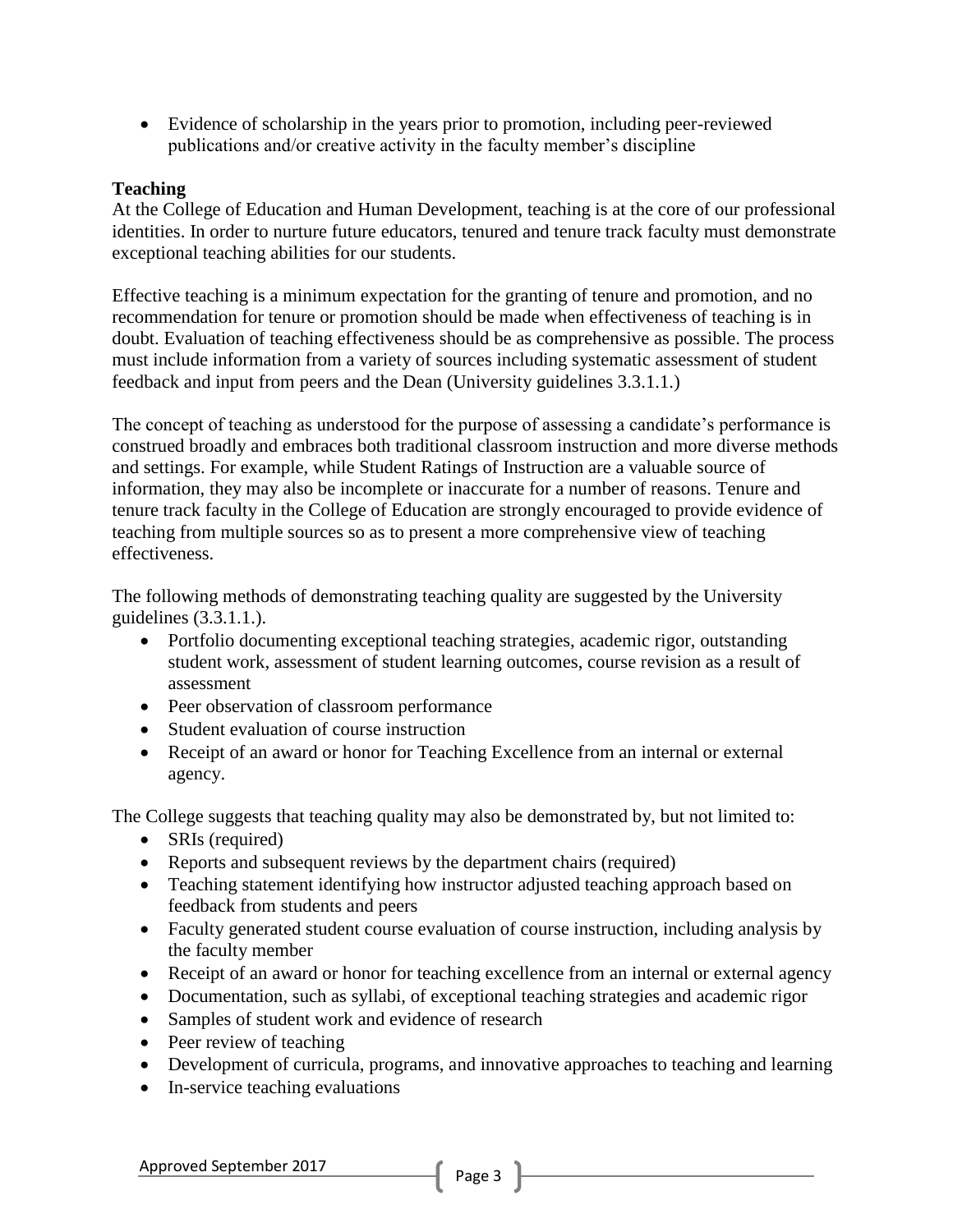• Supervision of cumulative projects, theses, and dissertations.

# **Service**

Service includes service to the institution – to students, colleagues, departments, divisions, and the university – as well as service to the community and the faculty member's professional society. (University 3.3.1.2.)

The following methods of demonstrating service contributions are suggested by the University (3.3.1.2.).

- Successful recruiting and marketing or academic program
- Advisor for a student organization
- Member and/or chair of a division or university committee
- Service as an academic program coordinator
- Guest lecturer or speaker for an outside agency or professional organization
- Training of community professionals
- Member/chair of a community board or committee
- Volunteer for organization or community activities
- Member/chair/officer of a professional organization committee or board
- Receipt of an award for service contributions

The College suggests that service contributions may also be demonstrated by, but not limited to:

- Reports and subsequent reviews by the department chairs (required)
- Documentation indicating membership, active involvement in, and contributions to task forces and committees in the Department, College or University. An example could be a letter from the Committee Chair outlining specific contributions made by the candidate.
- Leadership of committees or task forces in the Department, College or University.
- Unpaid administrative responsibilities
- Advising and mentoring students
- Mentoring colleagues
- Collaboration with other departments
- Consultations with public and private agencies
- Board membership and/or leadership in community agencies
- Workshops and in-service teaching projects, and evaluations
- Conference organizing
- Serving on state or regional task forces
- Leadership in local and state professional organizations
- Leadership in national professional organizations, including committee work
- Organizing professional meetings or conferences
- Reviewing grant proposals for service projects
- Reviewer for peer reviewed journals
- Reviewer for peer reviewed conferences

# **Scholarship**

Scholarship is the creation and dissemination of new knowledge or creative activities. Scholarship and artistic endeavors can take many forms and should be evaluated in the context of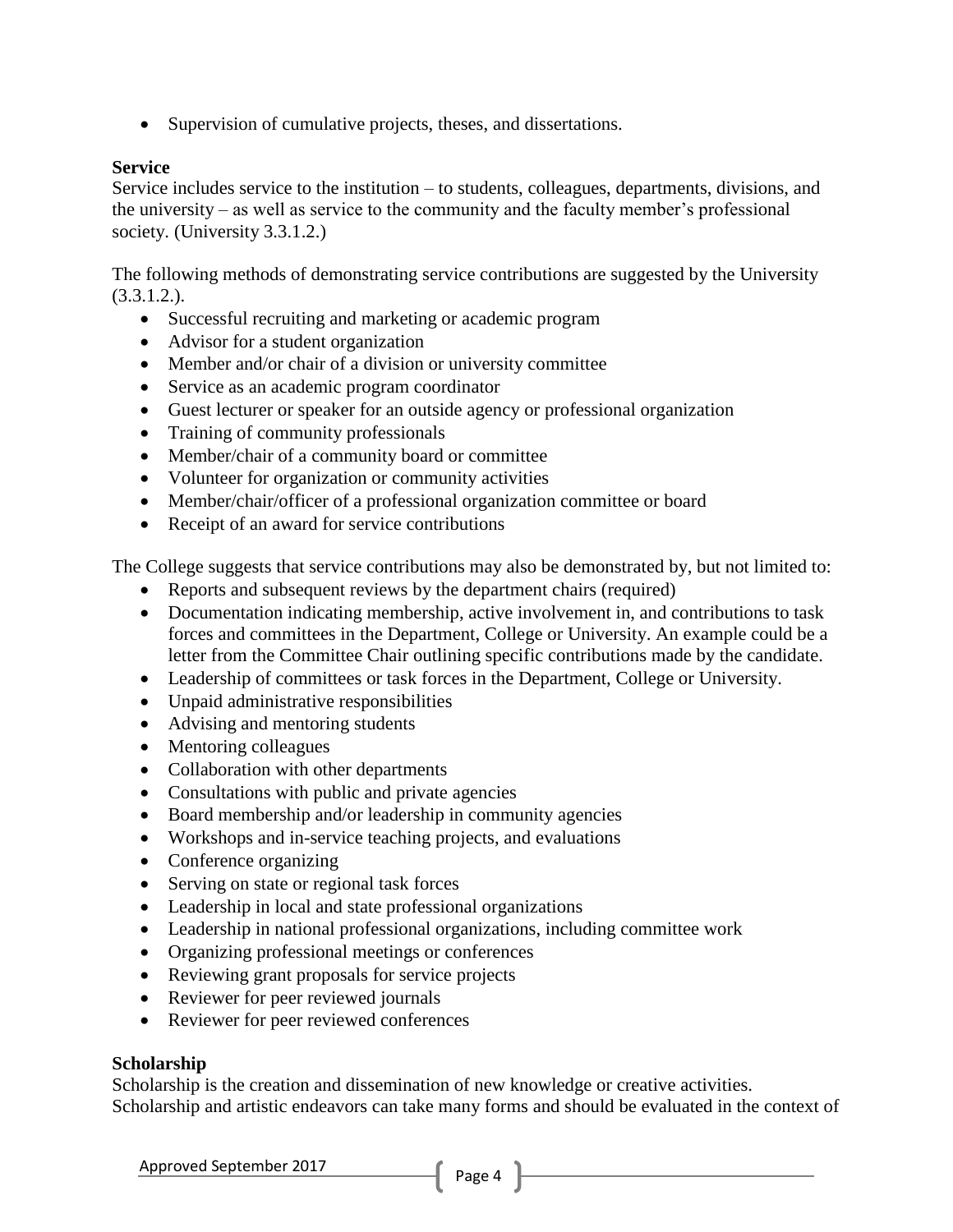discipline norms. In most disciplines, peer reviewed, scholarly journal articles represent the standard by which scholarship is judged. Faculty are expected to show continuing growth and professional development through research (externally or internally funded), writing, or other creative activities, and through participation in professional activities within their disciplines. (University 3.3.1.3.).

Examples of evidence of scholarship suggested by the University (3.3.1.3.) and relevant to the College of Education and Human Development include, but are not limited to, the following:

- Published book; chapters within a book; editor of a professional book in faculty member's discipline
- Peer-reviewed scholarly journal article in faculty member's discipline (which can include the broader discipline of education)
- Patent and /or other commercialization of current research
- Invited or juried oral presentation of current research and/or policy analysis

For the College, the scholarship category embraces all forms of scholarship appropriate to the multiple missions of the individual departments within the College. Each candidate is expected to provide 5-6 scholarly products or activities based on the criteria listed below. While these guidelines define minimal expectations, candidates are strongly encouraged to strengthen their portfolios by going beyond the minimal expectations.

- A minimum of one peer-reviewed publication every 18 months which means a minimum of 3 peer-reviewed publications, including journal articles, throughout the probationary period (include evidence of peer reviewed status for each publication).
- A minimum of two peer-reviewed presentations throughout the probationary period. In order to assure wide dissemination of scholarship, the same presentation may be presented more than once at different venues or levels of conferences (i.e. local, state, regional, national or international). Peer reviewed journal articles may be substituted for the peer reviewed presentations.
- One additional scholarly product or activity such as:
	- o Published book; chapters within a book; editor of a professional book in faculty member's discipline
	- o Peer-reviewed scholarly journal article in faculty member's discipline (which can include the broader discipline of education)
	- o Patent and/or other commercialization of current research
	- o Invited or juried oral presentation of current research and/or policy analysis
	- o Internal or external grant submissions Funding of the grants is not a requirement
	- o Mentoring student publications (Faculty member may or may not be listed as a co-author
	- o Monographs
	- o Conference proceedings
	- o Research and technical reports
	- o Development of education media and materials
	- o Technical reports
	- o Professional newsletter articles
	- o Receipt of an award for scholarship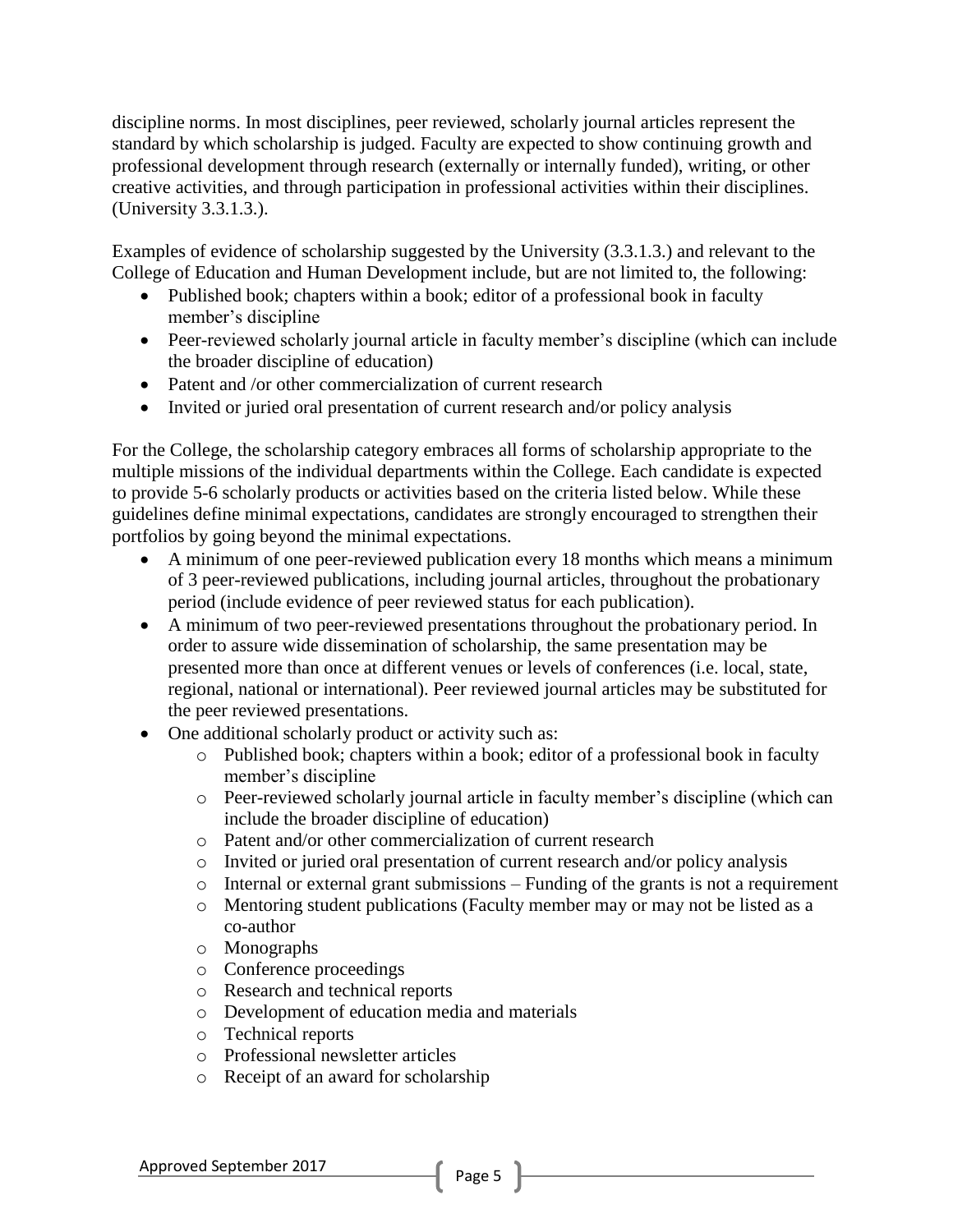Establishment of a consistent pattern of regularly contributing to peer reviewed outlets as indicated by annual reviews

## **Tenure and Promotion Evaluation Criteria Promotion from Associate Professor to Full Professor**

Minimum University expectations and guidelines for promotion to the rank of Professor are as follows  $(3.6.)$ :

- An exemplary level of accomplishment as compared to the contributions of contemporaries in the field with regard to university mission, resources, and responsibilities,
- A record of excellence in teaching
- Consistent evidence of scholarship or creative accomplishments in the faculty member's discipline during the years prior to promotion, including peer-reviewed publications and/or creative activities in the faculty member's discipline
- A notable record of contributions to one's profession, community, university and mentorship, as defined by the College
- A minimum of ten years of total full-time teaching experience in an accredited College or University with a minimum of five years at the rank of Associate Professor at the time by which promotion to the rank of Professor would be granted.

# **Teaching**

The College suggests that teaching quality may be demonstrated by but not limited to:

- Continuing to meet the University guidelines for teaching excellence for Promotion commensurate with tenure-track expectations leading to a Full Professor's position  $(3.3.1.1.)$
- Continuing to meet the College guidelines for teaching excellence for Promotion commensurate with tenure-track expectations leading to a Full Professor's position (Page 2 this document)
- Activities that demonstrate leadership in teaching such as:
	- o Mentoring junior faculty on effective teaching approaches
	- o Providing peer-evaluation of teaching for faculty who request it
	- o Providing trainings for faculty on innovative teaching strategies
	- o National, state, and departmental or university teaching recognition
	- o Considerable efforts to improve teaching, such as conducting specialized workshops, or being a sit-in evaluator to provide feedback
	- o Providing letters of support from colleagues or graduates (no current students) testifying to candidate's teaching ability.

# **Service**

Evidence of a notable record of contributions to one's profession, community, university and mentorship may include but is not limited to:

 Continuing to meet the University guidelines for service contributions required for Promotion commensurate with tenure-track expectations leading to a Full Professor's position (3.3.1.2.; 3.6.)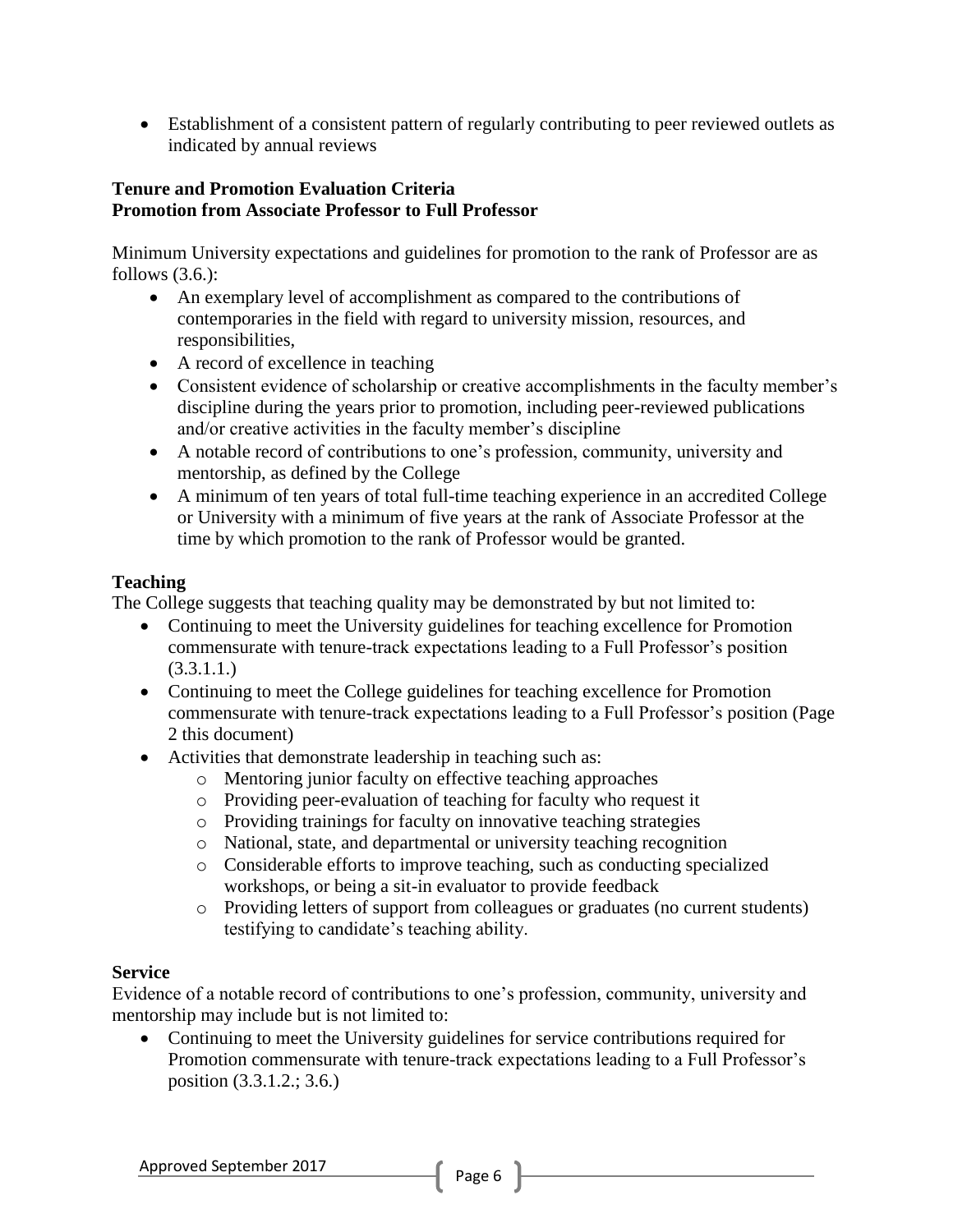- Continuing to meet the College guidelines for service contributions required for Promotion commensurate with tenure-track expectations leading to a Full Professor's position (pages 3-4 of this document)
- Providing enhanced leadership through service contributions expected for promotion from Associate to Full Professor.
- Providing letter of support from university personnel attesting to an outstanding service contribution
- Formal award for contribution
- Providing letter of support from a member of a regional or national organization highlighting the candidate's accomplishments.

# **Scholarship**

The College suggests that scholarly contribution can be demonstrated by, but not limited by:

- Continuing to meet the University guidelines for scholarship for Promotion commensurate with tenure-track expectations leading to a Full Professor's position  $(3.3.1.3.: 3.6).$
- Continuing to meet the College guidelines for scholarship for Promotion commensurate with tenure-track expectations leading to a Full Professor's position (this document).

Evidence of a notable record of scholarship contributions may include but is not limited to:

- Mentoring junior faculty publications (may or may not appear as  $1<sup>st</sup>$  author)
- Publishing with students
- Distinct line of inquiry
- Consistently listed as first author
- Published in top journals in candidate's field
- High percentage of data-driven articles
- Secured external funding

# **Early Consideration for Promotion from Associate Professor to the Rank of Professor**

The University Guidelines require a minimum of ten years of total full-time teaching experience in an accredited College or University with a minimum of five years at the rank of Associate Professor at the time by which promotion to the rank of Professor would be granted (3.6). While the College recognizes that the granting of early promotion may benefit the faculty member, the early promotion must also benefit the College or University. Faculty members who believe their accomplishments warrant early review may consult with the Department Chair and the Dean to discuss the prospect.

To be considered for an early review, the faculty member must provide the following:

- A letter from the Dean included in the portfolio describing a rationale for early consideration. This rationale needs to include information about how this early promotion will benefit the College or University.
- The minimum University guidelines for promotion to the rank of professor in the areas of Teaching, Service, and Scholarship (3.6)